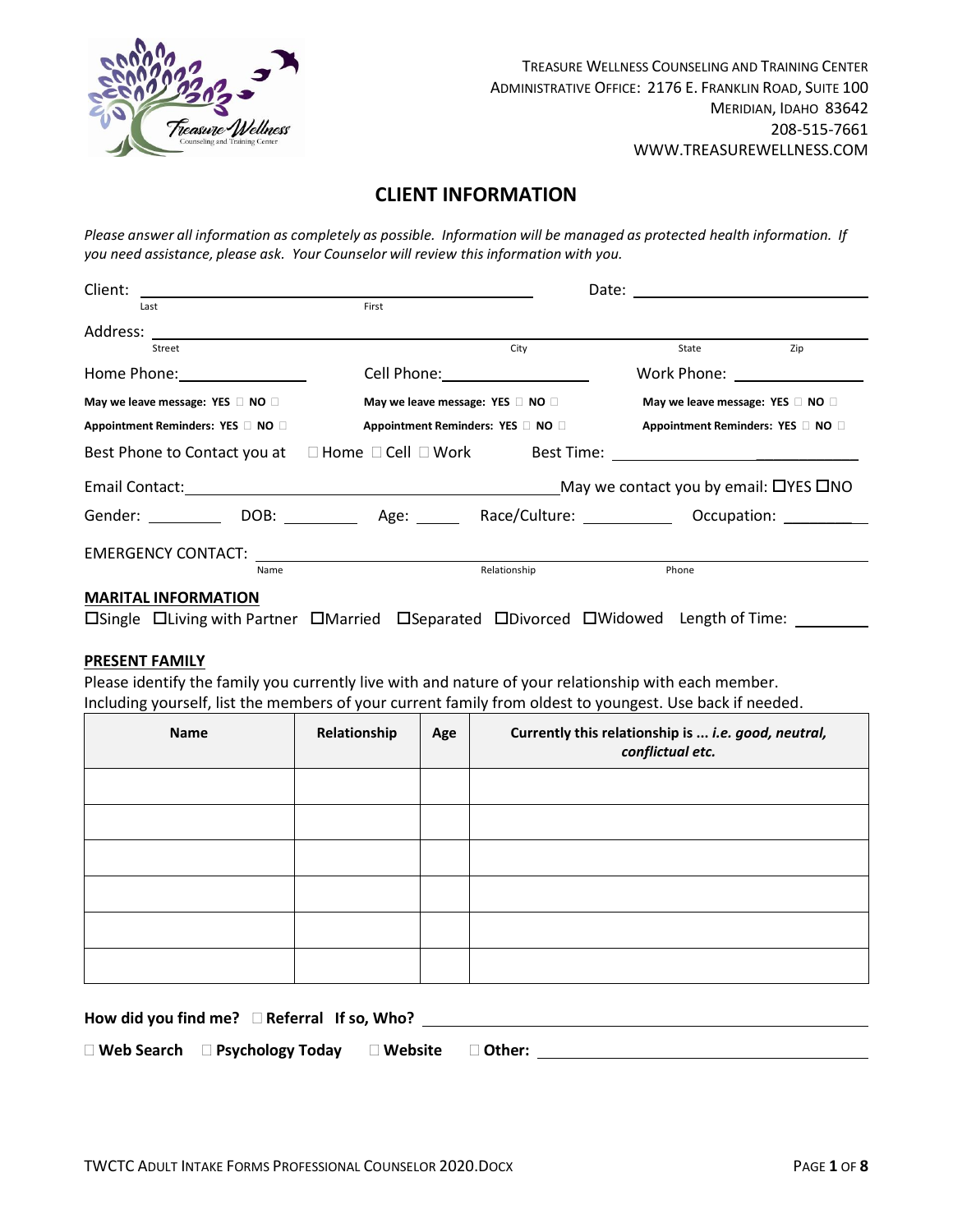

## **HEALTH INFORMATION**

| Are you currently taking any medication or homeopathic? $Y \Box$                        |        |      |           |         | $N \Box$ |           |                           |  |
|-----------------------------------------------------------------------------------------|--------|------|-----------|---------|----------|-----------|---------------------------|--|
| Name of Current Medication                                                              | Dosage |      | Frequency | Purpose |          |           | <b>Prescribing Doctor</b> |  |
|                                                                                         |        |      |           |         |          |           |                           |  |
|                                                                                         |        |      |           |         |          |           |                           |  |
|                                                                                         |        |      |           |         |          |           |                           |  |
|                                                                                         |        |      |           |         |          |           |                           |  |
|                                                                                         |        |      |           |         |          |           |                           |  |
| <b>HEALTH HISTORY</b>                                                                   |        |      |           |         |          |           |                           |  |
| Please list past and current medical conditions (major illness/injuries/surgeries/etc.) |        |      |           |         |          |           |                           |  |
| What                                                                                    |        | When |           |         |          | Treatment |                           |  |
|                                                                                         |        |      |           |         |          |           |                           |  |
|                                                                                         |        |      |           |         |          |           |                           |  |
|                                                                                         |        |      |           |         |          |           |                           |  |

| How long have you experienced this type of Pain? _______________________________  |  |  |  |  |  |  |
|-----------------------------------------------------------------------------------|--|--|--|--|--|--|
| Please rate your Pain today: 1 2 3 4 5 6 7 8 9 10 On a good day: 0n a bad day: 11 |  |  |  |  |  |  |
| <b>SEXUALITY</b>                                                                  |  |  |  |  |  |  |
|                                                                                   |  |  |  |  |  |  |
|                                                                                   |  |  |  |  |  |  |
| Have you ever been sexually and or physically abused? YES $\square$ NO $\square$  |  |  |  |  |  |  |
| Have you witnessed or experienced any other trauma? YES $\Box$ NO $\Box$          |  |  |  |  |  |  |

If yes, please explain briefly: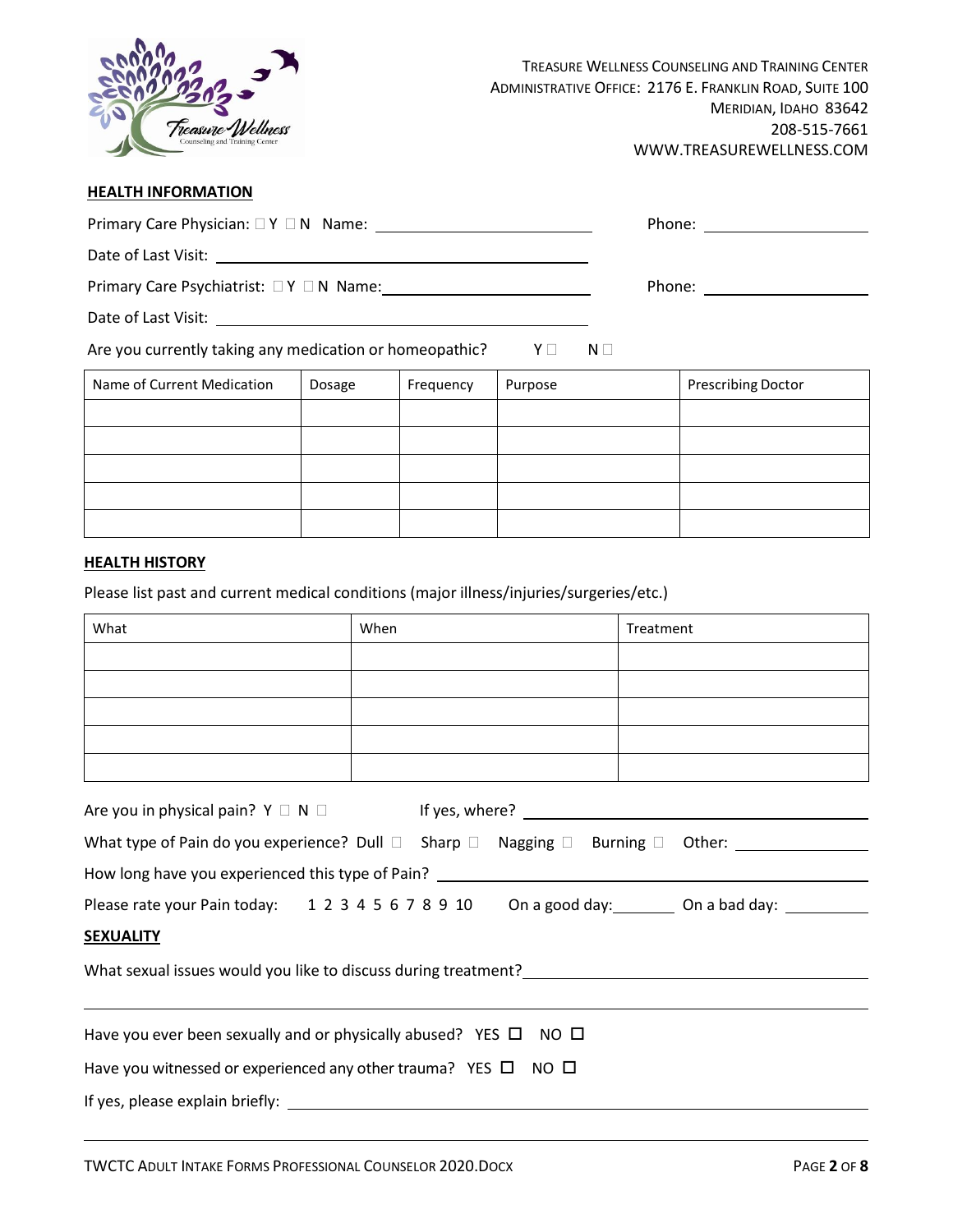

## **ALCOHOL / SUBSTANCE USAGE**

| Preferred Substance: DAIcohol DTobacco DNarcotics DPrescription DOther: 1988 1999 1999                                                                                                                                                 |  |  |  |            |              |
|----------------------------------------------------------------------------------------------------------------------------------------------------------------------------------------------------------------------------------------|--|--|--|------------|--------------|
|                                                                                                                                                                                                                                        |  |  |  |            |              |
| Type and amount of usage: example and amount of usage:                                                                                                                                                                                 |  |  |  |            |              |
| Age usage began?<br><u>Letter and the summan and the set of the set of the set of the set of the set of the set of the set of the set of the set of the set of the set of the set of the set of the set of the set of the set of t</u> |  |  |  |            |              |
| Have you ever had any legal problems related to your use/consumption?                                                                                                                                                                  |  |  |  | $\Box$ Yes | □No          |
| Have you ever had any relationship problems related to your use/consumption?<br>$\Box$ Yes $\Box$ No                                                                                                                                   |  |  |  |            |              |
| Has your use/consumption ever become a problem?                                                                                                                                                                                        |  |  |  | $\Box$ Yes | $\square$ No |
| <b>INTERESTS/HOBBIES</b>                                                                                                                                                                                                               |  |  |  |            |              |
| Do you participate in any cultural activities related to your social or ethnical background? O'Yes ONO                                                                                                                                 |  |  |  |            |              |
|                                                                                                                                                                                                                                        |  |  |  |            |              |
|                                                                                                                                                                                                                                        |  |  |  |            |              |
| <b>SPIRITUALITY</b>                                                                                                                                                                                                                    |  |  |  |            |              |
| Do you practice a faith or religion? $\Box$ Yes $\Box$ No If so, please identify: $\Box$                                                                                                                                               |  |  |  |            |              |
| Would you like faith to be a part of treatment? $\Box$ Yes $\Box$ No                                                                                                                                                                   |  |  |  |            |              |
|                                                                                                                                                                                                                                        |  |  |  |            |              |

### **TREAMENT EXPERIENCES**

|                                                   | <b>YES</b> | NO. | INPATIENT/        | <b>WHEN</b> |            | <b>WAS IT HELPFUL?</b> |           |
|---------------------------------------------------|------------|-----|-------------------|-------------|------------|------------------------|-----------|
|                                                   |            |     | <b>OUTPATIENT</b> |             |            |                        |           |
| <b>Individual Counseling</b>                      |            |     |                   |             | <b>YES</b> | <b>SOME</b>            | NO        |
| <b>Couples Counseling</b>                         |            |     |                   |             | <b>YES</b> | SOME                   | NO.       |
| <b>Developmental Therapy/PSR</b>                  |            |     |                   |             | <b>YES</b> | <b>SOME</b>            | <b>NO</b> |
| <b>Psychiatric Services</b>                       |            |     |                   |             | <b>YES</b> | <b>SOME</b>            | <b>NO</b> |
| Drug/Alcohol/Sexual Addiction<br><b>Treatment</b> |            |     |                   |             | <b>YES</b> | SOME                   | NO.       |
| <b>Self-Help Group</b>                            |            |     |                   |             | <b>YES</b> | <b>SOME</b>            | <b>NO</b> |
| Hospitalization                                   |            |     |                   |             | <b>YES</b> | SOME                   | <b>NO</b> |

Have you or are you currently contemplating harming yourself? Have you or are you currently contemplating ending your life? Has anyone in your immediate family attempted or completed suicide?

| $\Box$ YES $\Box$ NO |  | $\Box$ Past $\Box$ Present |
|----------------------|--|----------------------------|
| $\Box$ YES $\Box$ NO |  | $\Box$ Past $\Box$ Present |
| $\Box$ YES $\Box$ NO |  | $\Box$ Past $\Box$ Present |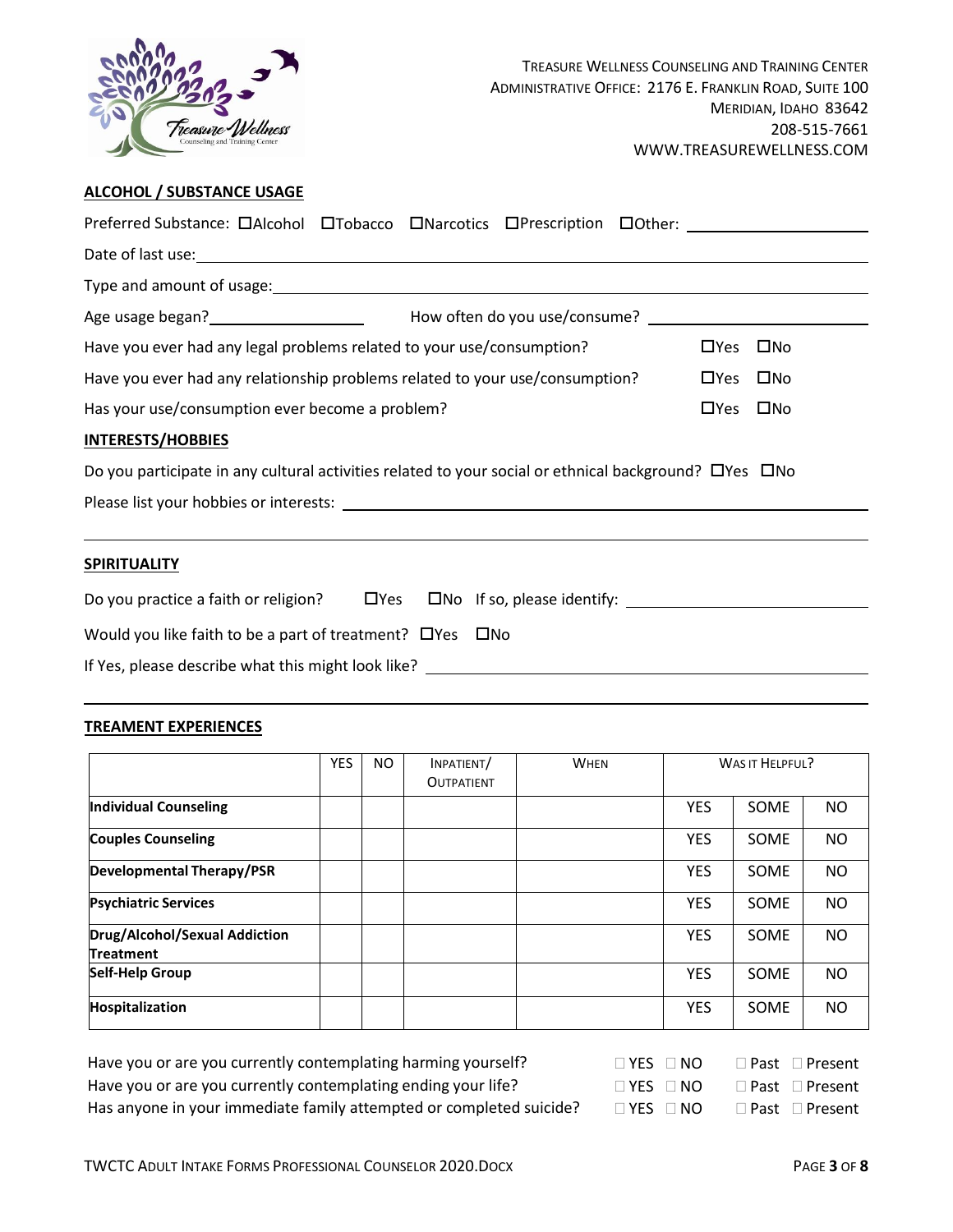

## **CURRENT CONCERNS**

A. What brought you into treatment:

B. What are your expectations for treatment:

C. What is the one thing that you want me to know about you today:

### **PRESENTING PROBLEMS/FEELINGS/EXPERIENCES (Check all that apply)**

| □      | Aggressive Behavior      | □ | Headaches                 | П            | Restless                   |
|--------|--------------------------|---|---------------------------|--------------|----------------------------|
| $\Box$ | Alcohol Abuse/Dependency | □ | <b>Hearing Things</b>     |              | Sadness                    |
| □      | Anger                    | □ | Hopeless                  | $\mathbf{L}$ | School                     |
| $\Box$ | Anxiety                  | □ | Impulsivity               | ப            | <b>Seeing Things</b>       |
| $\Box$ | Change in Appetite       | □ | Insomnia                  | Ħ            | Self-Destructive Behavior  |
| $\Box$ | Compulsions              | □ | Intimacy                  | ⊔            | Sex Compulsion/Dependency  |
| $\Box$ | Cutting/Injuring         | □ | Irritable                 | Ħ            | Sexual Abuse               |
| □      | Delusions/Hallucinations | □ | Life Decision             | ப            | Sexuality                  |
| $\Box$ | Depression               | □ | Loss of Pleasure          | ⊔            | Sleeping Too Little        |
| □      | Easily Annoyed           | ப | Mania                     | ப            | Sleeping too much          |
| $\Box$ | <b>Easily Distracted</b> | □ | Medical/Organic Condition | □            | Spirituality               |
| $\Box$ | <b>Eating Disorder</b>   | □ | Mood Instability          | $\mathbf{L}$ | Stomachaches               |
| $\Box$ | <b>Emotional Abuse</b>   | □ | <b>Muscle Tension</b>     | ⊔            | <b>Stress</b>              |
| $\Box$ | <b>Excessive Worry</b>   | □ | Pain                      | ⊔            | Substance Abuse/Dependency |
| $\Box$ | <b>Family Issues</b>     | ப | Panic                     | ப            | Suicidal Ideation          |
| $\Box$ | Fatigue                  | □ | Paranoia                  | $\mathbf{L}$ | Tearful                    |
| $\Box$ | Fearful                  | □ | Parenting                 | $\mathbf{L}$ | Trauma                     |
| □      | Financial                | □ | <b>Physical Abuse</b>     | $\mathbf{L}$ | Uncertain                  |
| □      | Friendship               | ப | <b>Poor Concentration</b> |              | Work                       |
| □      | Grief/Loss               | □ | <b>Racing Thoughts</b>    | ΙI           | Other:                     |
| □      | Guilt/Worthlessness      | □ | Relationships             |              |                            |

Please identify and rate the six feelings or experiences that are most troubling for you currently from most severe to least severe:

| #1:                                                                                     | #2: | #3: |  |  |  |  |
|-----------------------------------------------------------------------------------------|-----|-----|--|--|--|--|
| #4:                                                                                     | #5: | #6: |  |  |  |  |
| Approximately how long have these been bothering you?                                   |     |     |  |  |  |  |
| Approximately how much distress do you believe these problems are causing in your life? |     |     |  |  |  |  |

Mild (less than once a week) Moderate (1-2 times per week) Severe (4-5 times per week) Impairing (Daily)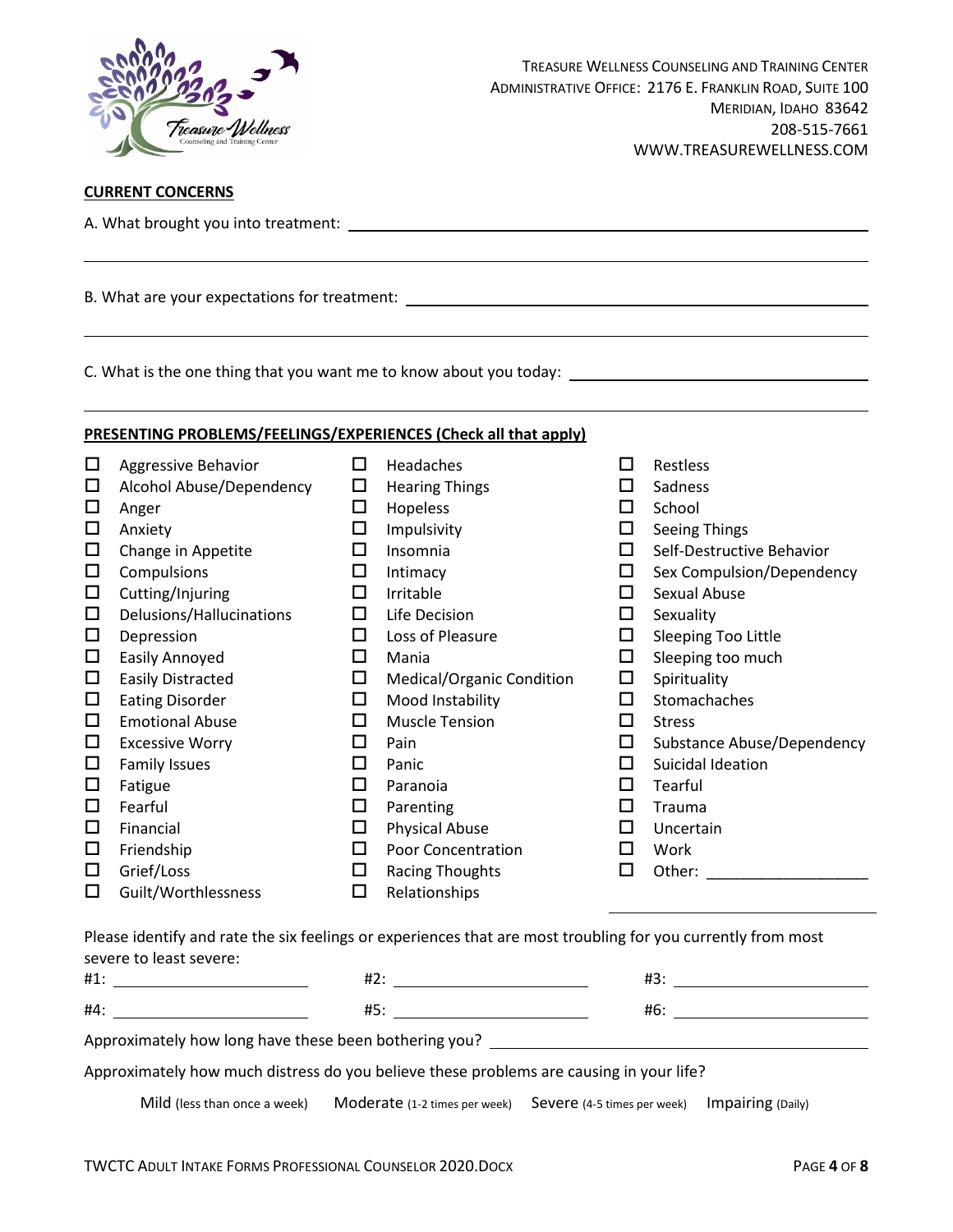

# **AGREEMENT TO PAY FOR PROFESSIONAL SERVICES**

| I request that | (Counselor Name) |                    | provide professional service to, |  |
|----------------|------------------|--------------------|----------------------------------|--|
| $\Box$ myself  |                  | $\sqsupset$ and/or |                                  |  |
| who is my      |                  |                    |                                  |  |

- I agree to pay the counselors stated fees as listed in Informed Consent document and posted in the Treasure Wellness Counseling and Training Center Lobby.
- I agree that this financial relationship with this counselor will continue as long as the counselor provides services or until I inform him/her, in person or by certified mail that I wish to end this professional relationship.
- I agree to meet with my counselor at least once before stopping therapy.
- I agree to pay for service provided to me or stated client up until the time that I have fulfilled my financial responsibility.
- I agree that I am responsible for the charges of service provided by this counselor, although other persons or insurance companies may make payment on my or clients behalf.

| Client/Guardian Signature                                                                                                                                                                                                         | Relationship | Date |  |  |  |  |
|-----------------------------------------------------------------------------------------------------------------------------------------------------------------------------------------------------------------------------------|--------------|------|--|--|--|--|
| Client/Guardian Signature                                                                                                                                                                                                         | Relationship | Date |  |  |  |  |
| I, the counselor, have discussed the issues above with the client and/or the person representing the client. My<br>observations of the person's behavior and responses give me no reason to believe that this person is not fully |              |      |  |  |  |  |

competent to give informed and willing consent.

| Counselor                                                                                                                           | <b>Counselor Signature</b> | Date           |  |  |  |  |  |
|-------------------------------------------------------------------------------------------------------------------------------------|----------------------------|----------------|--|--|--|--|--|
| <b>PAYMENT INFORMATION</b>                                                                                                          |                            |                |  |  |  |  |  |
| Acceptable forms of payment: Cash, Check, Credit, and Debit<br>Please make checks payable to: Above listed counselor or as directed |                            |                |  |  |  |  |  |
| For ongoing credit and debit payments:                                                                                              |                            |                |  |  |  |  |  |
| Name as it appears on Card:                                                                                                         | Amount of Payment:         |                |  |  |  |  |  |
|                                                                                                                                     | Frequency of Payment:      |                |  |  |  |  |  |
| Card#:                                                                                                                              | Expiration Date:           | Security Code: |  |  |  |  |  |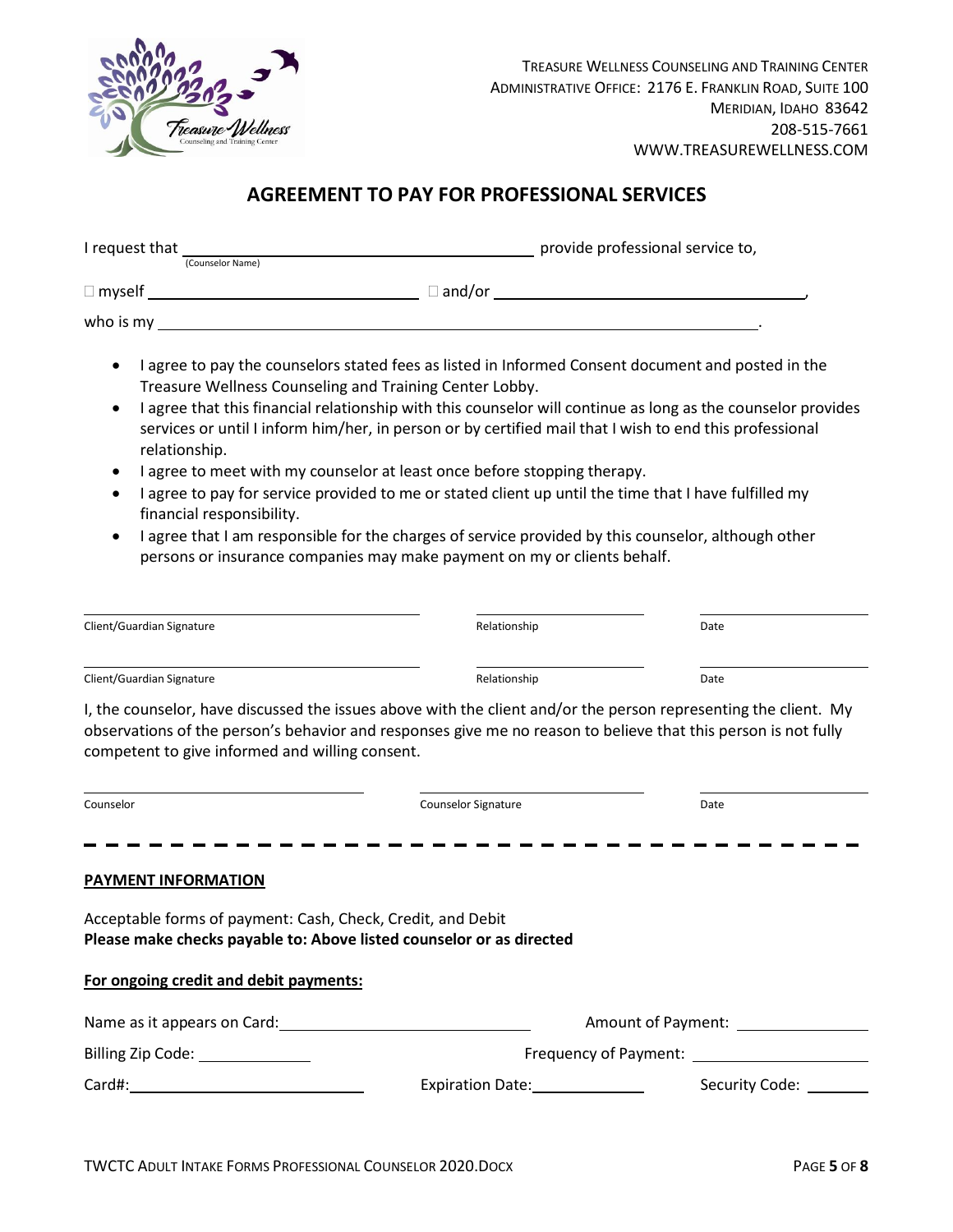

## **INSURANCE RESPONSIBILITY and ASSIGNMENT OF BENEFITS**

### **FINANCIAL RESPONSIBILITY**

I understand that insurance billing is a service provided as a courtesy and that I am financially responsible to my providing counselor for any charges not covered by my health care benefits. It is my responsibility to notify my counselor of any change in my health care coverage. In some cases exact insurance benefits cannot be determined until the insurance company receives a claim. I understand that I am responsible for the entire balance of the bill.

### **INSURANCE INFORMATION (Client responsible for all charges not covered by insurance)**

| Client Name: Name and South Allen Client Name and South Allen Client Name and South Allen Client Allen Communications and South Allen Communications and South Allen Communications and South Allen Communications and South A |                                |
|--------------------------------------------------------------------------------------------------------------------------------------------------------------------------------------------------------------------------------|--------------------------------|
|                                                                                                                                                                                                                                | Out of Pocket Payment: □ Y □ N |
|                                                                                                                                                                                                                                |                                |
|                                                                                                                                                                                                                                |                                |
|                                                                                                                                                                                                                                |                                |
|                                                                                                                                                                                                                                |                                |
|                                                                                                                                                                                                                                |                                |
|                                                                                                                                                                                                                                |                                |
|                                                                                                                                                                                                                                |                                |
|                                                                                                                                                                                                                                |                                |
|                                                                                                                                                                                                                                |                                |
|                                                                                                                                                                                                                                |                                |
|                                                                                                                                                                                                                                |                                |

### **ASSIGNMENT AND RELEASE**

I, the undersigned certify that I (or my dependent) if choosing to use my insurance benefits, assign directly to my providing counselor listed below all insurance benefits, if any, otherwise payable to me for services rendered. I understand that I am financially responsible for all charges whether or not paid by insurance. I also understand it is my responsibility to pay any deductible amount, co-insurance, or any other balances not paid by my insurance company or pay the full client fee if I have no insurance coverage. I authorize the release of necessary information to file said claim with my insurance or third party payer.

| Client          | Signature                 | Date |
|-----------------|---------------------------|------|
| Parent/Guardian | Parent/Guardian Signature | Date |
| Counselor       | Counselor Signature       | Date |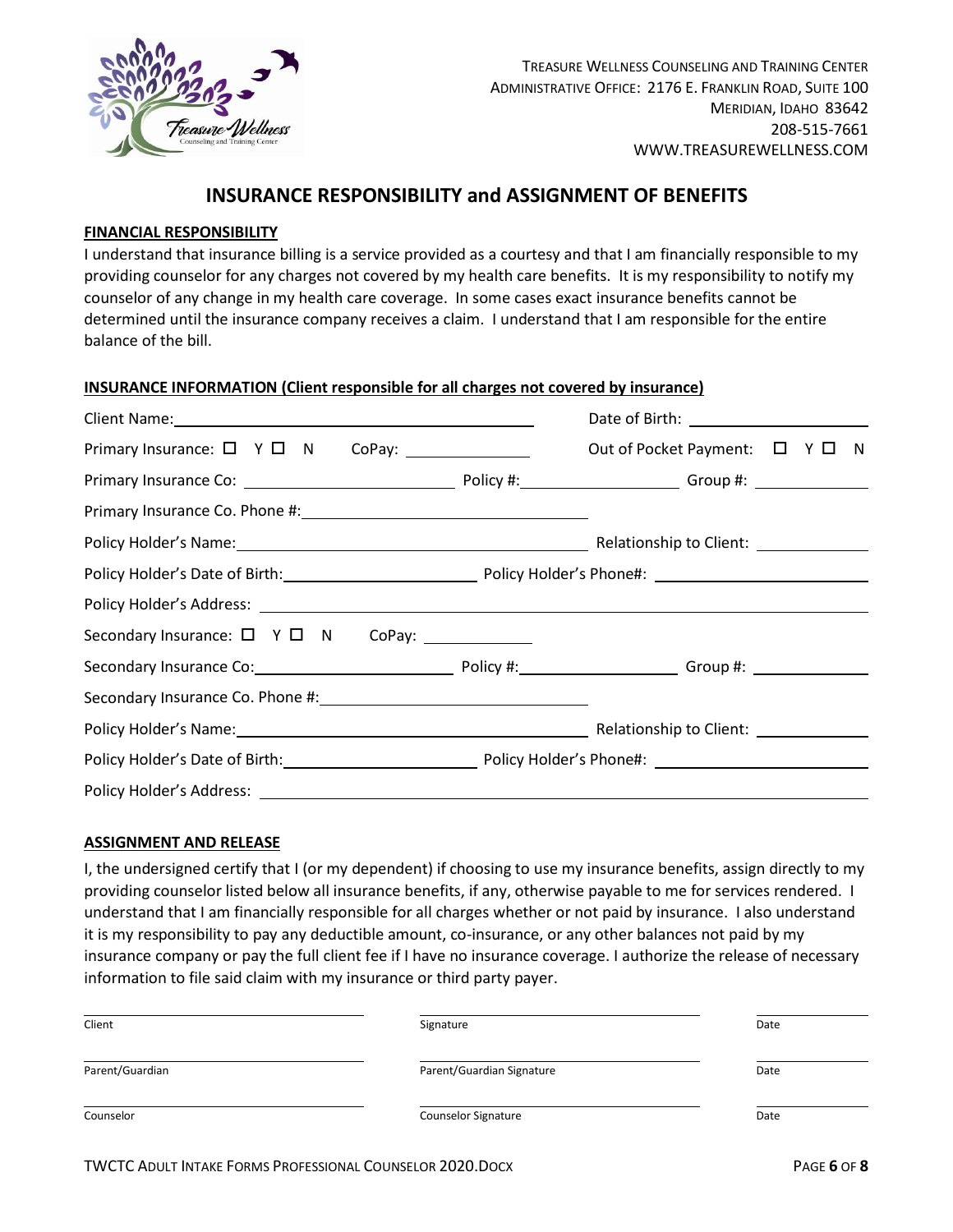

# **CONSENT FOR TREATMENT AND ACKNOWLEDGMENT**

I, hereby acknowledge that I have received, read and been given an opportunity to ask questions regarding the following Treasure Wellness Counseling and Training Center business documents. I understand that if I have any questions or concerns regarding these business documents, I may contact my clinician or the TWCTC office.

- Your Counselor's Informed Consent and Procedures
- $\Box$  Treasure Wellness Counseling and Training Center Informed Consent and Procedures
- Client Bill of Rights
- $\Box$  Agreement to Pay
- $\Box$  Cancellation/No Show Policy May Be Subject to ½ Billable Rate
- $\square$  Insurance Assignment of Benefits
- Emergency Procedures
- □ HIPAA-Notice of Privacy
- $\Box$  Authorization for Live Observation
- □ Authorization for Audio-Video Recording

I, voluntarily consent to the live observation of session by TWCTC Interns, Affiliates, Supervisors or Intern University Representative.

| YFS | <sub>NO</sub> |
|-----|---------------|
|     |               |

I, voluntarily consent to audio-video recording of sessions by TWCTC Interns, Affiliates, or Supervisors for educational training use.

| <b>YES</b> | NO. |
|------------|-----|
|            |     |

I, voluntarily consent to participate in the intake, assessment and treatment process. I also acknowledge the following:

- 1. I have been given the opportunity for discussion of any concerns that I have regarding treatment.
- 2. I will be informed and take part in my treatment and goal planning.
- 3. I have been given no guarantee of treatment outcomes.
- 4. I have been informed of any and all fees associated with my treatment.
- 5. TWCTC will use and disclose personal health information for treatment and to receive payment for services provided.

| Printed Name of Client          | Signature of Client          | Date |
|---------------------------------|------------------------------|------|
| Printed Name of Parent/Guardian | Signature of Parent/Guardian | Date |
| Printed Name of Parent/Guardian | Signature of Parent/Guardian | Date |
| Printed Name of Counselor       | Signature of Counselor       | Date |